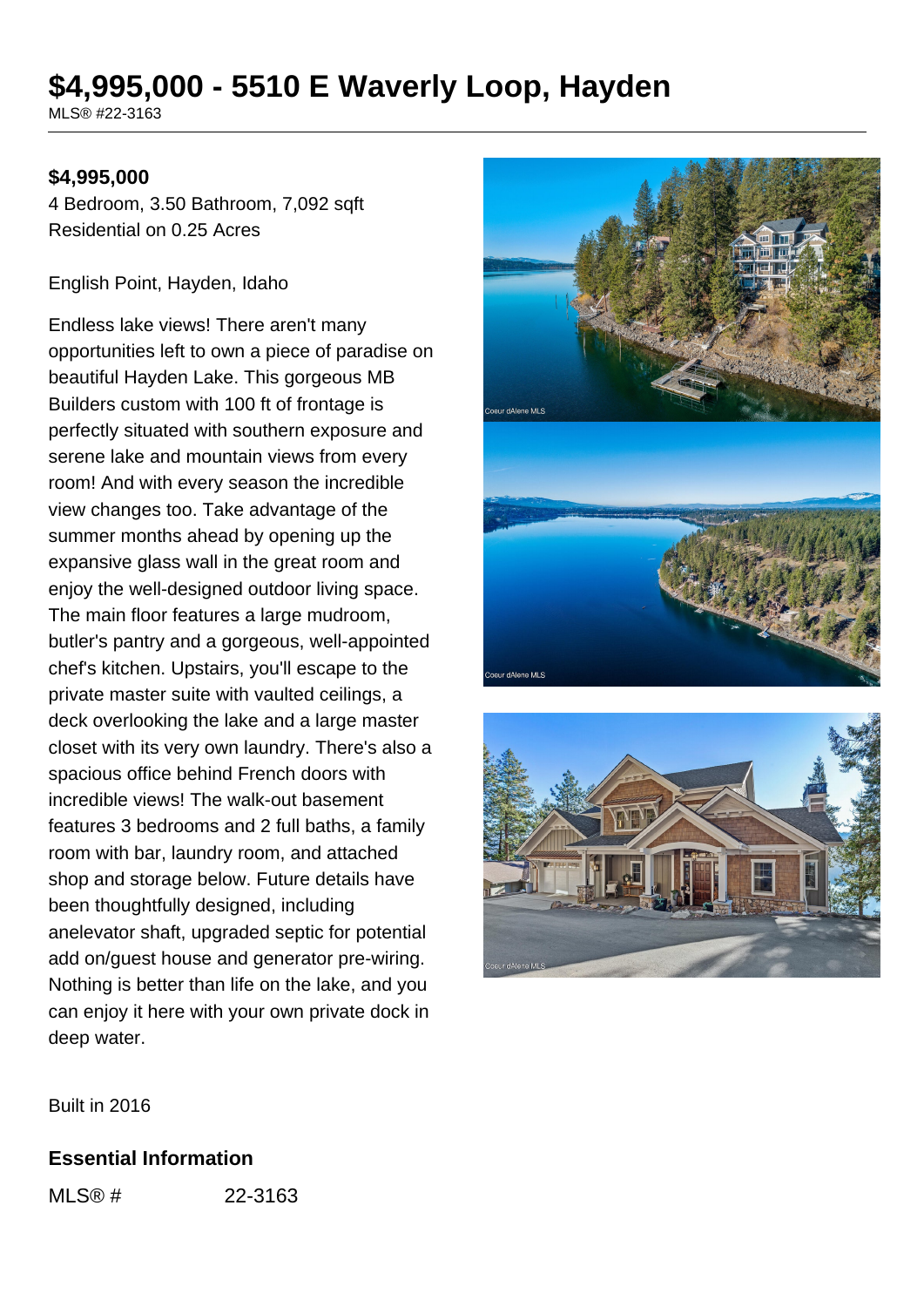| Price             | \$4,995,000                   |
|-------------------|-------------------------------|
| <b>Bedrooms</b>   | 4                             |
| <b>Bathrooms</b>  | 3.50                          |
| Square Footage    | 7,092                         |
| Square Footage    | <b>Builder Plans</b>          |
| Acres             | 0.25                          |
| <b>Year Built</b> | 2016                          |
| <b>Type</b>       | <b>Residential</b>            |
| Sub-Type          | <b>Residential Waterfront</b> |
| <b>Style</b>      | Multi-level                   |
| <b>Status</b>     | Active                        |

## **Community Information**

| Address      | 5510 E Waverly Loop  |
|--------------|----------------------|
| Area         | 03 - Hayden          |
| Subdivision  | <b>English Point</b> |
| City         | Hayden               |
| County       | Kootenai             |
| <b>State</b> | Idaho                |
| Zip Code     | 83835                |

### **Amenities**

| <b>Amenities</b>     | Cable TV, Central Air, Dryer Hookup - Elec, Gas Fireplace,<br>Washer/Dryer HU, Central Vac |
|----------------------|--------------------------------------------------------------------------------------------|
| # of Garages         | 3                                                                                          |
| Garages              | Att Garage                                                                                 |
| View                 | Mountain, Lake                                                                             |
| <b>Is Waterfront</b> | Yes                                                                                        |
| <b>Interior</b>      |                                                                                            |
|                      |                                                                                            |

| <b>Interior</b>          | Carpet, Tile, LVP, Stone                                                                                                                                                                                   |
|--------------------------|------------------------------------------------------------------------------------------------------------------------------------------------------------------------------------------------------------|
| <b>Interior Features</b> | Cable TV, Central Air, Dryer Hookup - Elec, Gas Fireplace,<br>Washer/Dryer HU, Central Vac                                                                                                                 |
| Appliances               | Dishwasher, Disposal, Electric Dryer, Microwave, Propane Hot Water,<br>Range/Oven, Elec, Range/Oven, Gas, Refrigerator, Washer, Wine<br>Refrigerator, Cook Top, Freezer, Water Softener, RO Combo-Gas/Elec |
| Heating                  | Furnace, Radiant, Fireplace                                                                                                                                                                                |
| Fireplace                | Yes                                                                                                                                                                                                        |
| <b>Stories</b>           | Multi-level                                                                                                                                                                                                |